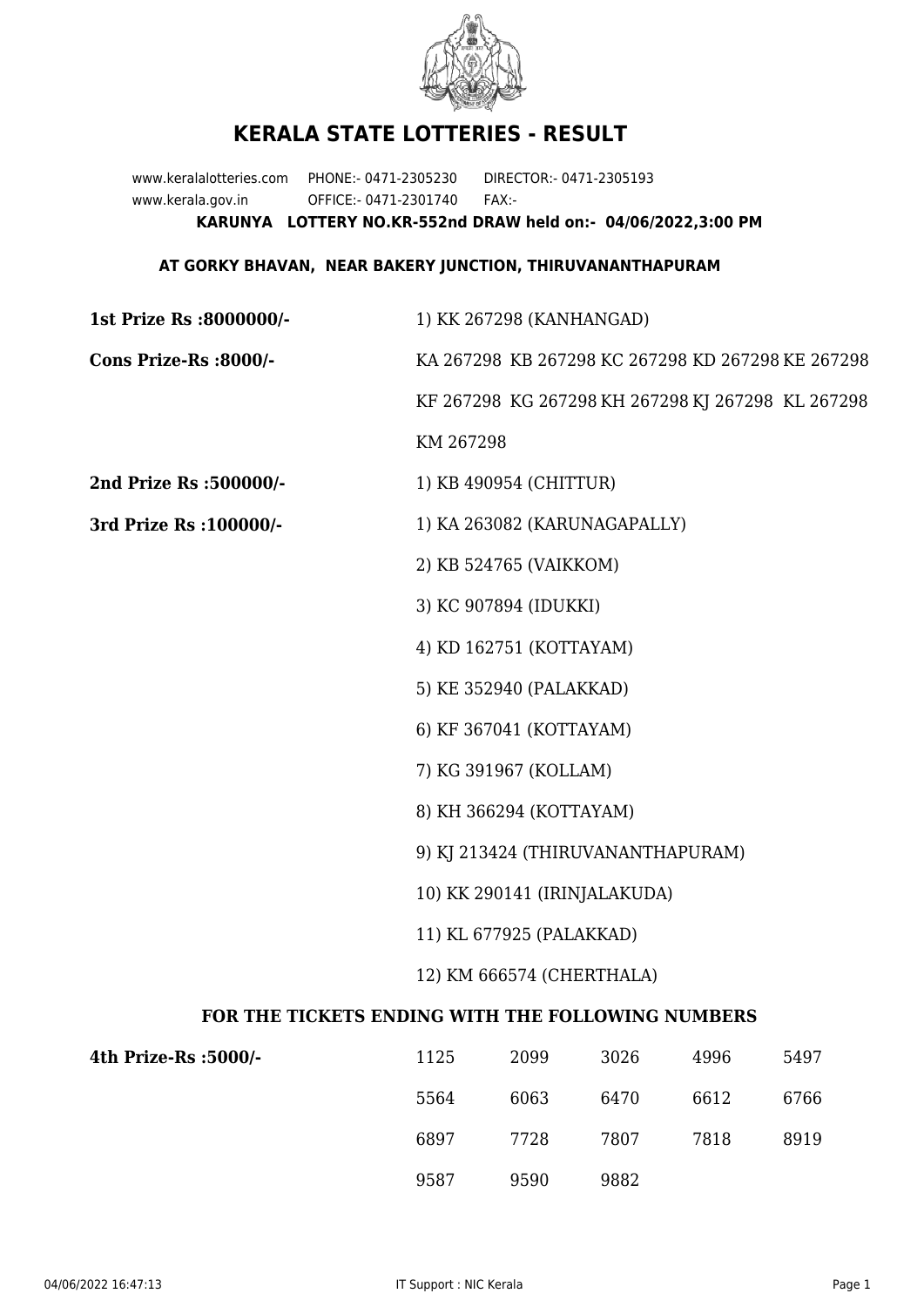| 5th Prize-Rs : 2000/- | 0232 | 0521 | 1426 | 2882 | 2929 |
|-----------------------|------|------|------|------|------|
|                       | 5006 | 5454 | 7026 | 7264 | 7283 |
| 6th Prize-Rs : 1000/- | 0083 | 0446 | 1960 | 2280 | 2993 |
|                       | 3234 | 5080 | 5094 | 5130 | 5852 |
|                       | 7127 | 7304 | 9585 | 9797 |      |
| 7th Prize-Rs :500/-   | 0238 | 0298 | 0313 | 0478 | 0517 |
|                       | 0675 | 1033 | 1168 | 1225 | 1271 |
|                       | 1522 | 1707 | 1878 | 1935 | 2231 |
|                       | 2327 | 2332 | 2447 | 2706 | 2734 |
|                       | 2811 | 2817 | 2822 | 2892 | 2923 |
|                       | 2942 | 2989 | 3003 | 3068 | 3212 |
|                       | 3214 | 3354 | 3428 | 3771 | 3977 |
|                       | 3993 | 4041 | 4182 | 4641 | 4817 |
|                       | 4868 | 4936 | 4992 | 5025 | 5043 |
|                       | 5128 | 5183 | 5213 | 5266 | 5324 |
|                       | 5417 | 5638 | 5816 | 6019 | 6052 |
|                       | 6149 | 6358 | 6519 | 6564 | 6777 |
|                       | 6794 | 7387 | 7391 | 7704 | 7792 |
|                       | 7887 | 8163 | 8245 | 8475 | 8574 |
|                       | 8801 | 8850 | 8954 | 9008 | 9093 |
|                       | 9128 | 9165 | 9436 | 9886 | 9895 |
| 8th Prize-Rs : 100/-  | 0032 | 0041 | 0157 | 0159 | 0494 |
|                       | 0813 | 0830 | 0901 | 0975 | 0977 |
|                       | 1018 | 1057 | 1088 | 1157 | 1200 |
|                       | 1282 | 1294 | 1398 | 1475 | 1700 |
|                       | 1711 | 1901 | 1934 | 2018 | 2046 |
|                       | 2064 | 2143 | 2148 | 2163 | 2197 |
|                       | 2322 | 2404 | 2436 | 2437 | 2487 |
|                       | 2524 | 2670 | 2707 | 2758 | 2768 |